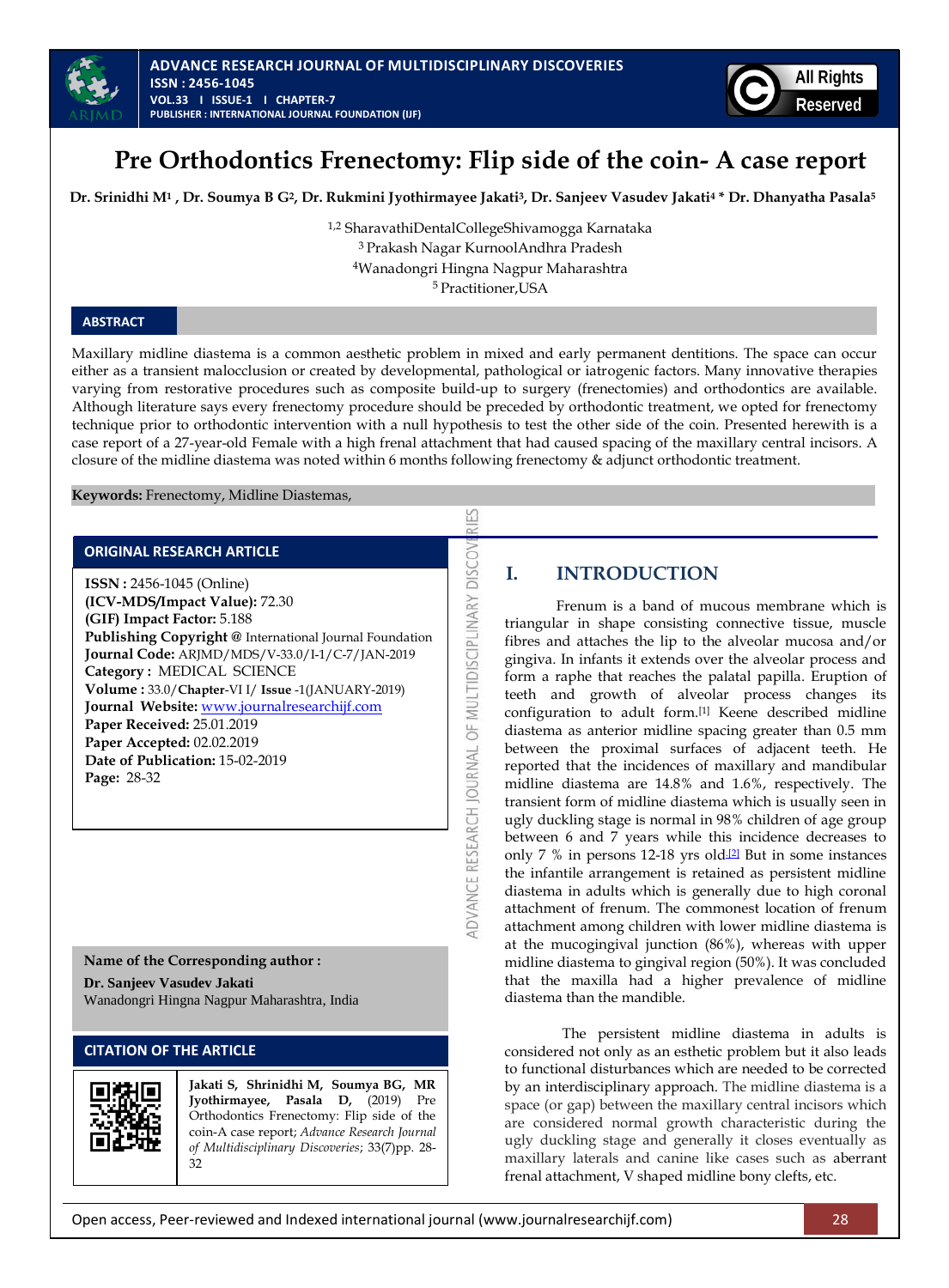Depending upon the extension of attachment of fibres, frena have been classified as [\[4\]](#page-3-0)

- 1. Mucosal when the frenal fibers are attached up to mucogingival junction.
- 2. Gingival when fibers are inserted within attached gingiva.
- 3. Papillary when fibers are extending into interdental papilla; and
- 4. Papilla penetrating when the frenal fibers cross the alveolar process and extend up to palatine papilla.

Among these four types, papillary and papilla penetrating frena are considered as pathological and aberrant frenal attachments in clinical scenario and have been found to be associated with loss of papilla, recession, diastema, difficulty in brushing, alignment of teeth and psychological disturbances to individual.<sup>[5,6]</sup>

Aberrant frena are detected visually, by applying tension over it to see the movement of papillary tip or blanch produced due to ischemia of the region.<sup>[7]</sup> According to Miller, frenum should be considered as pathological when it is unusually wide or there is no apparent zone of attached gingiva along the midline or the interdental papilla shifts when the frenum is extended.<sup>[8]</sup> However, a diastema can also affect the speech, thereby certain sounds like "S" is not pronounced properly. During this the tongue pushes forward to close the space thereby a constant tongue pressure can make the diastema worse over time.

In such cases, it is necessary to perform a frenectomy for aesthetic, psychological and functional reasons. There are some clinical situations in which a maxillary labial frenectomy is indicated<sup>10-12</sup>

- 1. To avoid a relapse of an orthodontically treated maxillary diastema;
- 2. In cases with a too short labial fraenum, which creates problems in upper lip movement, speech etc;
- 3. To avoid gingival recession due to tension created during the normal oral function
- 4. To facilitate lip lengthening procedure;
- 5. To allow effective tooth brushing in the area of the fraenum
- 6. When a maxillary labial fraenum prevents the installation of a removable denture;
- 7. In rare occasions, for aesthetic reasons.

# **II. CASE REPORT**

A 27 year old female patient visited the department of orthodontics with a chief complaint of and spacing between anterior teeth with respect to 11 and 21. On clinical examination patient had midline diastema with a high frenal attachment with a positive tension test and a

high smile line with negative periodontal findings. The low attachment of fleshy maxillary labial frenum is often associated with midline diastema and has the following characteristics:

- 1. A frenum, which is unsightly, being visible as a pendulous piece of tissue in the midline of the upper lip.
- 2. Its presence precludes maintenance of good oral hygiene.
- 3. Where there is a direct attachment of the frenum at the gingival margin, it might increase the rate of periodontal destruction in the presence of preexisting periodontal disease. This was confirmed by positive indication of the blanching test.

On radiographical examination there was no mesiodens and no alveolar bone loss but positive for cleft in the intercrestal bone (notching) with respect to 11 and 21. (Figure 1)

The case was then referred to department of periodontology for frenectomy prior to orthodontic treatment. Frenectomy was planned with respect to 11 and 21 after thorough periodontal phase I therapy. After anesthetizing the area, fraenum was held high in position using artery forceps and frenectomy was performed (Figure 2) using conventional scalpel technique as it has better healing when compared to electrocautery and laser<sup>13</sup> with no. 11 blade, direct sling sutures were placed (Figure 3) and kept under antibiotics, Amoxicillin 500mg TID for 5 days and non-steroidal anti-inflammatory drug Aceclofenac BID for 3 days and oral hygiene instructions were given. Patient was reviewed after one week, as healing was uneventful suture removal was done (Figure 4) and referred back to department of orthodontics for further treatment.



**DISCOVERI** 

INARY

IDISCIPLI

5

**JOURNAL** 

RESEARCH

ADVANCE





**Fig 1: Pre-operative** Fig 2: Frenectomy done



 **Fig 3: Sutures placed Fig 4: Healing after 1 week** 



Open access, Peer-reviewed and Indexed international journal (www.journalresearchijf.com) 29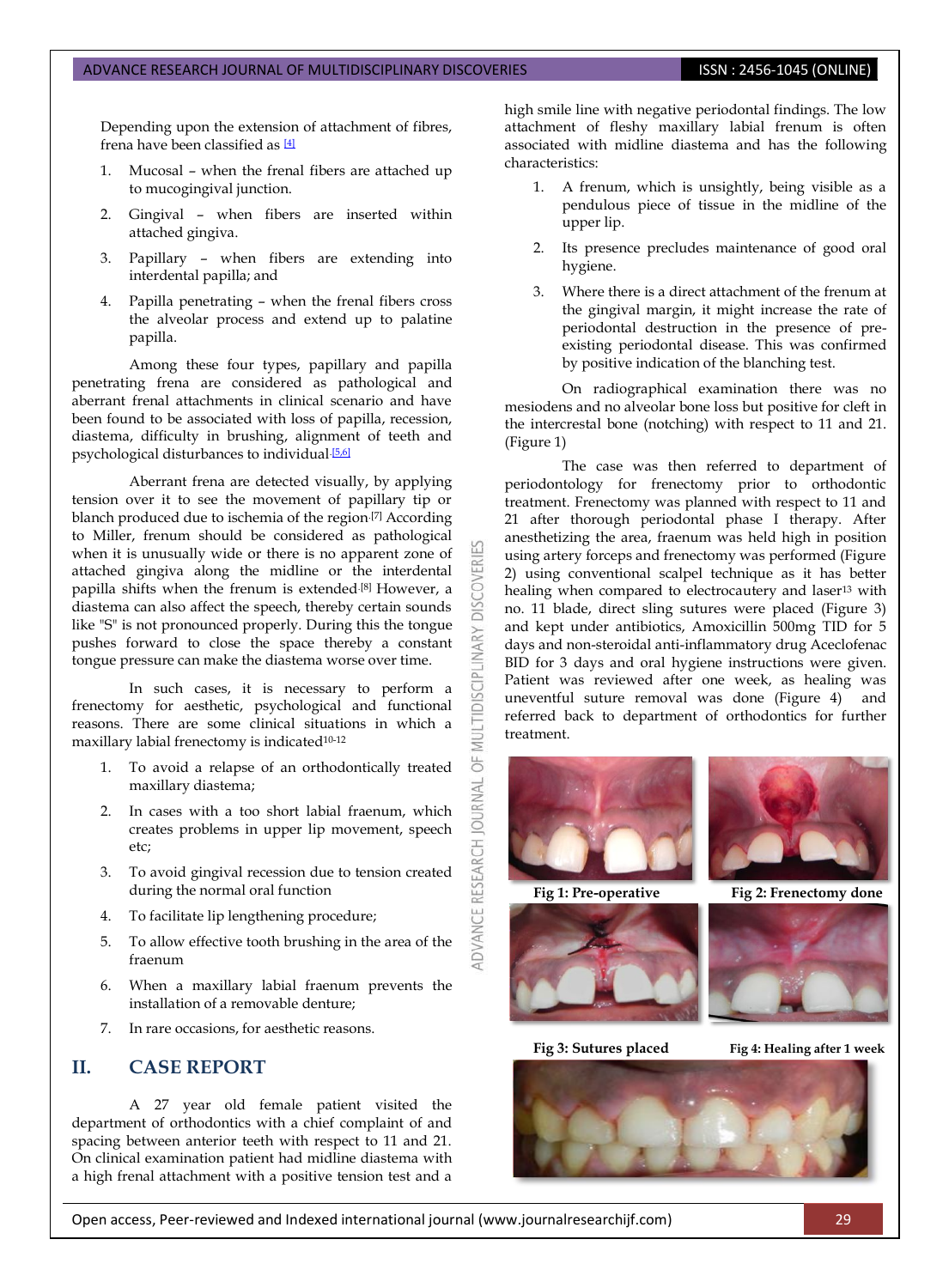#### **Fig 5: After orthodontic treatment**

Patient was referred back to department of periodontics for gingivoplasty after completion of orthodontic treatment. (Figure 5). Gingivoplasty was performed by conventional scalpel technique to prevent delaying wound healing by unwanted lateral heat damage<sup>13</sup> and continuous incisions (Figure 8) after marking the bleeding points (Figure 6 & 7) with pocket marker and the tissue was excised. (Figure  $9 \& 10$ ) Periodontal dressing was placed (Figure 11) and patient was prescribed antibiotics (Amoxicillin 500mg TID for 5 days) and NSAID's (Aceclofenac BID for 3 days). Patient was recalled after one week, Healing was uneventful and gingival contours were established according to the tooth form hence periodontal dressing was removed and saline irrigation done. (Figure 12)





**with pocket marker**

 **Fig 6: Marking of bleeding points Fig 7: Bleeding points marked**

OF MULTIDISCIPLINARY DISCOVERIES



**Fig 8 : Continuous incisions placed**



**Fig 9: Tissue excised**



**Fig 10: Excised tissue**



**Fig 11: Periodontal dressing placed**



**Fig 12: Post operative**

## **III. RESULTS**

The outcome of this surgical procedure shows this technique produced a pleasing aesthetic result. On healing a wider zone of attached gingiva was obtained. It was color matched with adjacent tissue. Healing was obtained by primary intention. No loss of interdental papilla was observed. No complication was noted during healing period. Patient's compliance was also very good.

# **IV. DISCUSSION**

High frenal attachment can lead to gingival recession due to the tension on the tissues during normal functions, such as speaking, chewing, and laughing<sup>9-12</sup> It prevents the closure of space between the maxillary central incisors leading to persistent midline diastema and also creates an area for food impaction and difficulty in performing oral hygiene procedures<sup>9-10</sup> resulting in poor oral hygiene and subsequently to inflammatory periodontal destruction. Esthetically it results in high smile line<sup>[\[12\]](#page-3-0)</sup> affecting the lip movement.

V shaped midline bony clefts interrupts with the formation of transseptal fibers and is one of the main reasons for relapse of orthodontic treatment.<sup>14</sup> Other factors include oral habits, soft tissue imbalances, physical impediments, dental anomalies and/or dental/skeletal disharmonies, as well as normal dentoalveolar development <u>[\[11, 15 -20\]](#page-3-0)</u>

Aberrant labial frenal attachments are also the foremost reason to functional and esthetic problems such as maxillary midline diastema and malocclusion because bulk of frenum fibers retaining their embryological connection with the incisive papilla physically prevent approximation of central incisors.[\[21 -22\]](#page-3-0) & also the fibers will interrupt with periodontal ligament fibers (transseptal fibers) between central incisors resulting in a weak link in the arch<sup>[23](#page-3-0)</sup> resulting in pathological migration<sup>12</sup> at most times.

Etiology and accurate diagnosis and intervention based on these factors helps in effective treatment of diastema and can prevent mucogingival problems and also creates a maintainable state of oral hygiene. Interdisciplinary approaches by orthodontic and periodontic procedures help in resolving various esthetic and malocclusion problems. Over the years there has been controversy about the type of frenal attachments which are aberrant leading to malocclusion and esthetic / periodontal problems and also about the right timing of frenectomy to

Open access, Peer-reviewed and Indexed international journal (www.journalresearchijf.com) 30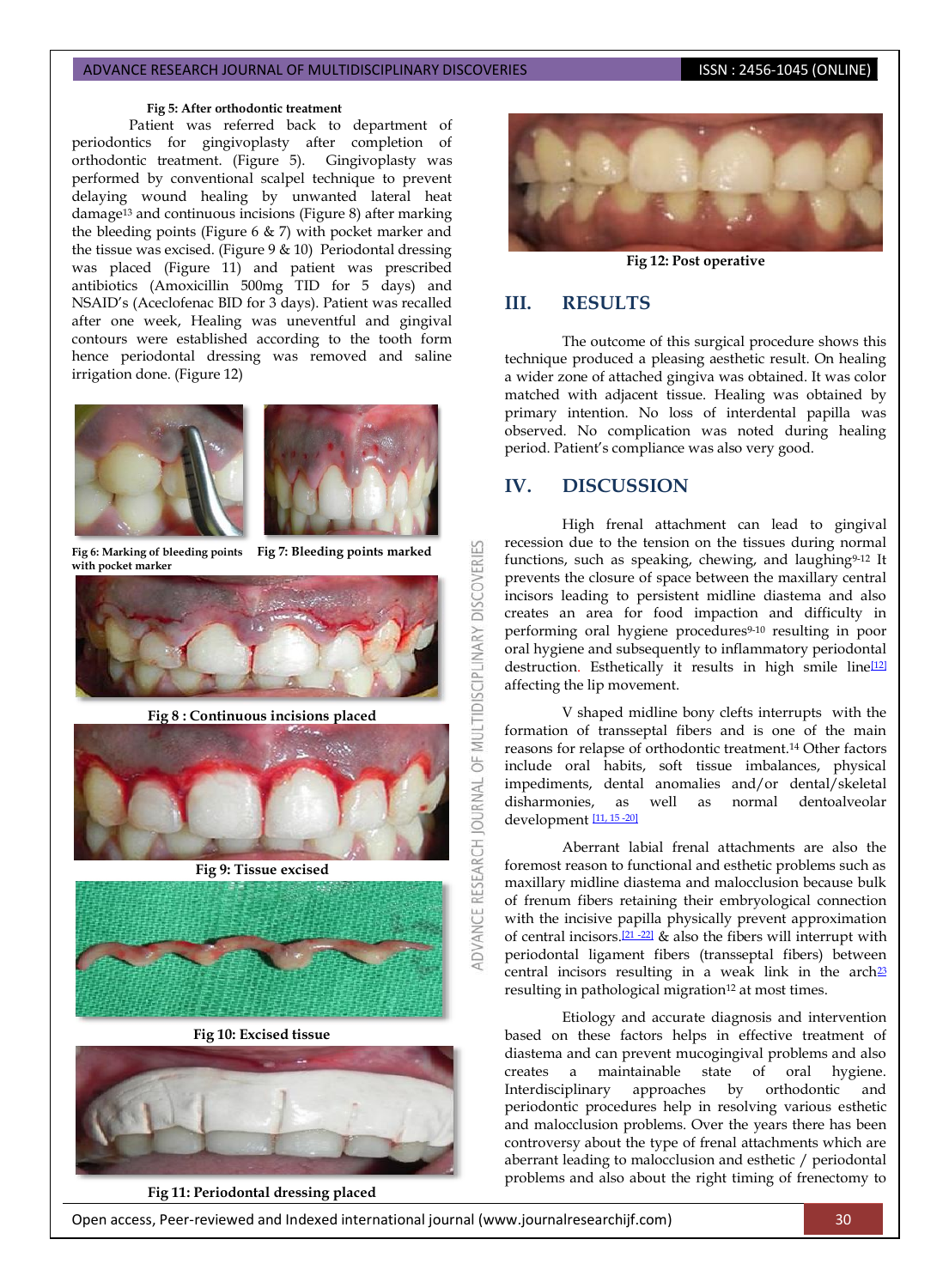eliminate such problems. Various authors suggested different schools of thoughts about removal of aberrant frenal attachments before, during and after orthodontic treatment followed by permanent retention to prevent relapse.

Some authors support the view of early removal of the fraenum, which helps in diastema closure without any obstacles. Other authors support diastema closure first and then frenectomy with the hope of resulting scar tissue healing holds the teeth stronger to prevent relapse. A third group of clinicians rarely considers frenectomy procedure and choose to combat the definitely relapse of closed diastema with fixed permanent bonded retainers on two central incisors.<sup>[10](#page-3-0)</sup>

In our case, frenectomy was performed before orthodontic treatment by Edwards[16,25](#page-3-0) technique which consists of

- 1) apically repositioning of the frenum (with exposure of alveolar bone),
- 2) Destroying the transseptal fibers in the interdental zone of the central incisors, and
- 3) Excising excessive frenal tissues.

A frenum is evaluated in relation to vestibular depth, zone of attached gingiva, interdental papilla and diastema. If there is an adequate zone of attached gingiva, coronal to the frenum, it is of no clinical significance. A zone of attached gingiva is considered to prevent recession and it also gives an aesthetically pleasant appearance.

The advantage of an early excision prior to orthodontic treatment is the ease of surgical access.<sup>26</sup> whereas Access to the surgical procedure is more limited after orthodontic closure and will not be possible to remove all residual fibrous tissue thoroughly from the interdental suture area. After completion of orthodontic treatment, gingivoplasty was performed to establish gingival contours to create convenience while performing oral hygiene procedures which is necessary to maintain the periodontal health.

# **V. CONCLUSION**

Although there are lots of controversies in the timing of doing frenectomy for the closure of midline distema by orthodontic treatment, in this case we have obtained proper space closure even when frenectomy was done prior to orthodontic treatment. This method has certain distinct advantages e.g.-

- 1. Healing takes place by primary intention.
- 2. A zone of attached gingiva, matching with adjacent tissue, forms in midline which is pleasing to the individual.
- 3. No unesthetic scar formation.
- 4. No recession of interdental papilla occurs because the transseptal fibres are not severed out.

5. The attached gingiva in midline may have a bracing effect which helps in prevention of orthodontic relapse.

### **LIST OF FIGURES**

| Sl no | Description                                  |
|-------|----------------------------------------------|
| 1.    | Pre-operative                                |
| 2.    | Frenectomy done                              |
| 3.    | Sutures placed                               |
| 4.    | Healing after 1 week                         |
| 5.    | After orthodontic treatment                  |
| 6.    | Marking of bleeding pointswith pocket marker |
| 7.    | Bleeding points marked                       |
| 8.    | Continuous incisions placed                  |
| 9.    | Tissue excised                               |
| 10.   | <b>Excised</b> tissue                        |
| 11.   | Periodontal dressing placed                  |
| 12.   | Post operative                               |

# **VI. ACKNOWLEDGEMENT**

## Not Applicable

53

**DISCOVER** 

**LTIDISCIPLINARY** 

WU 5F

RESEARCH JOURNAL

**DVANCE** 

# <span id="page-3-0"></span>**VII. REFERENCES**

- **[1] Henry SW, Levin MP, Tsaknis PJ.** Histological features of superior labial frenum. J Periodontol 1976;47:25-28.
- **[2] Taylor JE.** Clinical observation relating to the normal and abnormal frenum labii superioris. Am J Orthod Oral Surg 1939;25:646.
- **[3] Broadbent BH:** The face of the normal child (diagnosis, development). Angle Orthod 1937;7:183-208.
- **[4] Placek M, Miroslavs, Mrklas L.** Significance of the labial frenal attachment in periodontal disease in man. Part 1; Classification and epidemiology of the labial frenum attachment. J Periodontol 1974;45:891-94.
- **[5] Dewel B F.** The labial frenum, midline diastema and palatine papilla: a clinical analysis. Dent Clin North Am 1966;175-84.
- **[6] Diaz-Piaz M E, Lagravere M O, Villera R.** Midline diastema and frenum morphology in the primary dentition. J Dent 2006;26:11-14.
- **[7] Gottsegen R.** Frenum position and vestibule depth in relation to gingival health. Oral Surg 1954;7:1069-72.